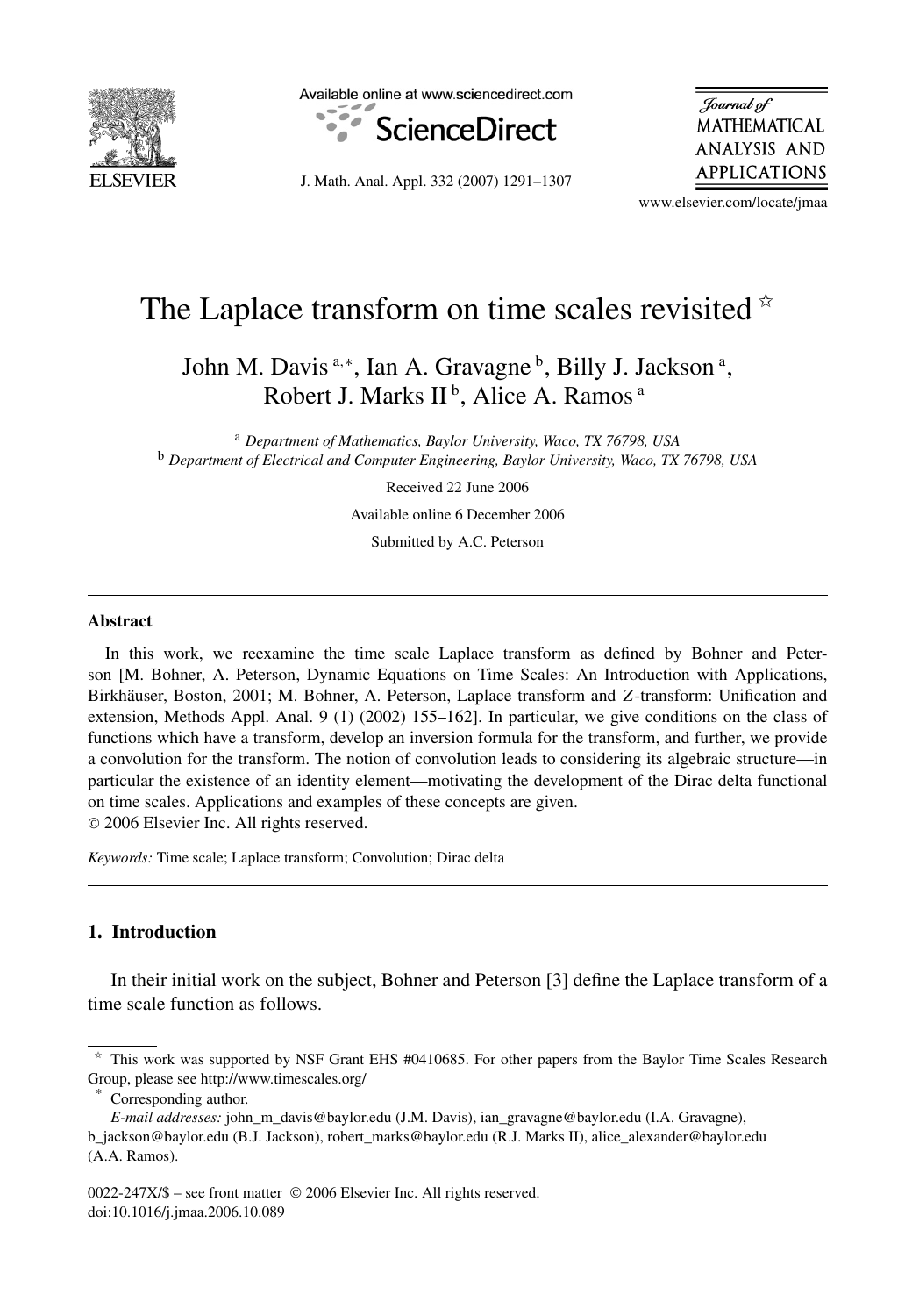**Definition 1.1.** For  $f: \mathbb{T} \to \mathbb{R}$ , the *time scale* or *generalized Laplace transform of*  $f$ , denoted by  $\mathcal{L}{f}$  or  $F(z)$ , is given by

$$
\mathcal{L}{f}(z) = F(z) := \int_{0}^{\infty} f(t)g^{\sigma}(t) \Delta t,
$$
\n(1.1)

where  $g(t) = e_{\Theta z}(t, 0)$ .

They go on to state that the transform is defined for some appropriate collection of complex numbers  $z \in \mathbb{C}$  for which the integral converges, but give no inversion formula for the transform. Instead, they give the transform of the elementary functions and show the uniqueness of their transforms by using the uniqueness of solutions to ordinary dynamic equations.

The goal of this paper is first to quantify a subset of the complex plane for which the integral converges; that is, establish a *region of convergence* in the complex plane for (1.1). Furthermore, we provide a relatively simple inversion formula and show that inverses are uniquely determined by it. Finally, a notion of convolution arises and its algebraic structure is explored. In this process, the identity element is determined to be the appropriate analogue of the Dirac delta functional.

**Definition 1.2.** The function  $f: \mathbb{T} \to \mathbb{R}$  is said to be of *exponential type I* if there exist constants  $M, c > 0$  such that  $|f(t)| \leq Me^{ct}$ . Furthermore, f is said to be of *exponential type II* if there exist constants  $M, c > 0$  such that  $|f(t)| \leq M e_c(t, 0)$ .

The time scale exponential function itself is of type II. In their work on the stability of the time scale exponential function, Pötzsche, Siegmund, and Wirth [6] show that the time scale polynomials  $h_k(t, 0)$  are of type I.

Throughout this work, we will assume that  $T$  is a time scale with bounded graininess, that is,  $0 < \mu_{\min} \leq \mu(t) \leq \mu_{\max} < \infty$  for all  $t \in \mathbb{T}$ . We set  $\mu_{\min} = \mu_*$  and  $\mu_{\max} = \mu^*$ . Under this assumption, Pötzsche, Siegmund, and Wirth [6] as well as Hoffacker and Gard [4] show that by choosing  $\lambda \in \mathbb{H}$ , where  $\mathbb H$  denotes the *Hilger circle* given by



Fig. 1. Time varying Hilger circles. The largest,  $\mathbb{H}_{max}$ , has center  $-1/\mu_{min}$  while the smallest,  $\mathbb{H}_{min}$ , has center  $-1/\mu_{\text{max}}$ . In general, the Hilger circle  $\mathbb{H}_t$  has center  $-1/\mu(t)$  and passes through the origin. The exterior of each circle is shaded representing the corresponding regions of convergence in terms of the transform.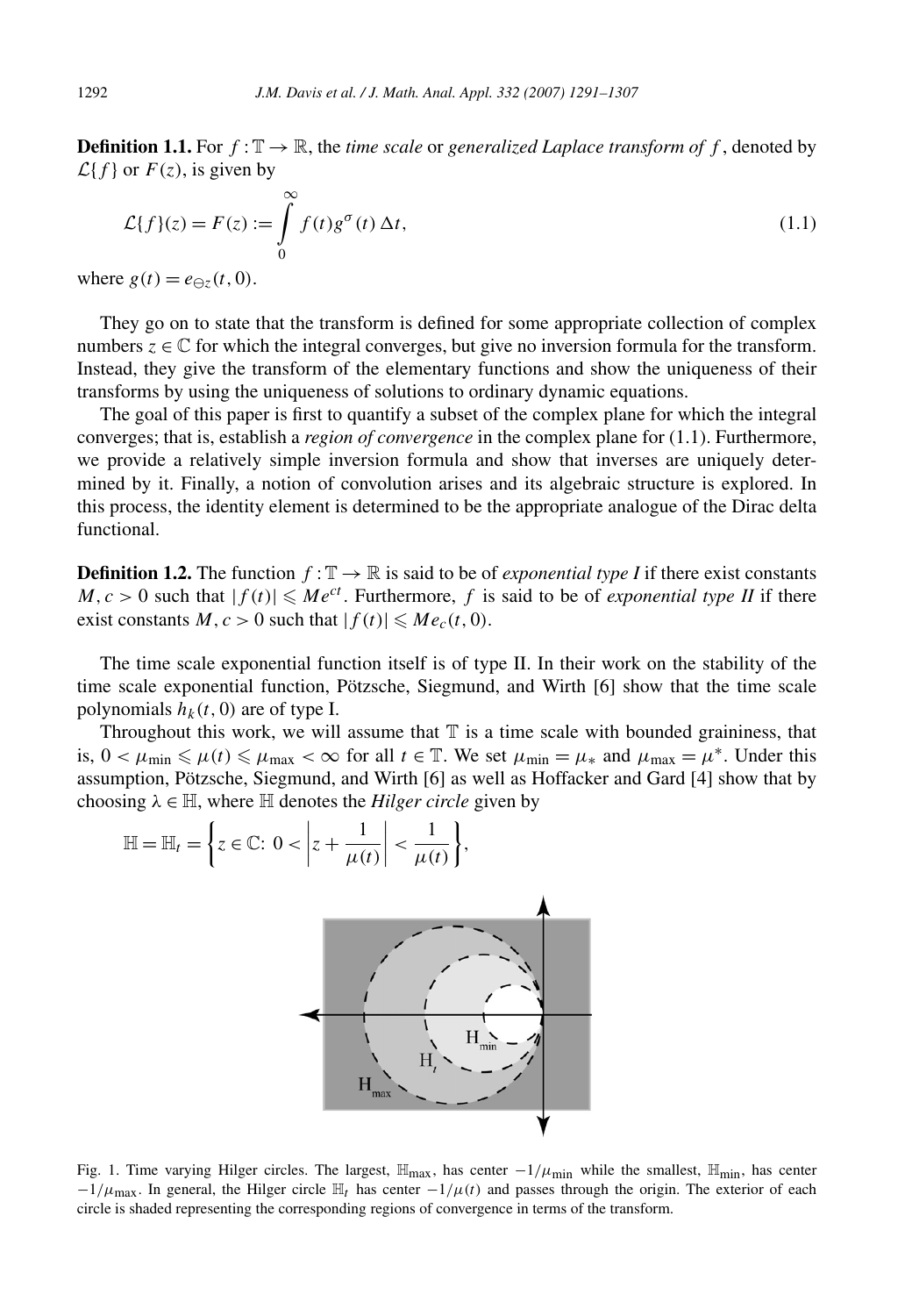

Fig. 2. The region of convergence is shaded. On the left, the  $\mu_* = 0$  case. On the right, the  $\mu_* \neq 0$  case. In the latter, note our proof of the inversion formula is only valid for Re *z>c*, i.e., the right half plane bounded by this abscissa of convergence even though the region of convergence is clearly a superset of this right half plane.

we obtain  $\lim_{t\to\infty}e_\lambda(t,0)=0$ . See Fig. 1. This limit condition will play a crucial role in the analysis of the transform. However, the expression for the transform has a slight complication since the function  $\ominus z$  is time varying and not constant. Fortunately, this is only a minor problem to overcome as we shall see.

To give an appropriate domain for the transform, which of course is tied to the region of convergence of the integral in (1.1), for any  $c > 0$  define the set

$$
D := \{ z \in \mathbb{C} : \text{Re}_{\mu}(z) > \text{Re}_{\mu}(c) \text{ for all } t \in \mathbb{T} \}
$$
  
=  $\{ z \in \mathbb{C} : z \in \overline{\mathbb{H}}_{\text{max}}^{\complement} \text{ and } z \text{ satisfies } \text{Re}_{\mu_*}(z) > \text{Re}_{\mu_*}(c) \}$   
=  $\{ z \in \mathbb{C} : \Theta z \in \mathbb{H} \text{ and } \text{Re}_{\mu}(z) > \text{Re}_{\mu}(c) \text{ for all } t \in \mathbb{T} \},$ 

where  $\overline{\mathbb{H}}_{\max}^{\complement}$  denotes the complement of the closure of largest Hilger circle corresponding to  $\mu_*$ . Note that if  $\mu_* = 0$  this set is a right half plane; see Fig. 2.

Furthermore, if  $z \in D$ , then  $\ominus z \in \mathbb{H}_{\text{min}} \subset \mathbb{H}_t$  since for all  $z \in D$ ,  $\ominus z$  satisfies the inequality

$$
\left|\ominus z+\frac{1}{\mu^*}\right|<\frac{1}{\mu^*}.
$$

Finally, if  $\text{Re}_{\mu_*}(z) > \text{Re}_{\mu_*}(c)$ , then  $\text{Re}_{\mu}(z) > \text{Re}_{\mu}(c)$  for all  $t \in \mathbb{T}$  since the Hilger real part is an increasing function in  $\mu$ . This observation will play a key role later.

**Lemma 1.1.** *If*  $\ominus z \in \mathbb{H}$  *and*  $\text{Re}_{\mu}(z) > \text{Re}_{\mu}(c)$ *, then*  $((\ominus z) \oplus c) \in \mathbb{H}$ *.* 

**Proof.** Since  $\text{Re}_{\mu}(z) > \text{Re}_{\mu}(c)$  implies  $|1 + z\mu(t)| > |1 + c\mu(t)|$ , we see

$$
\left| (\Theta z \oplus c) + \frac{1}{\mu(t)} \right| = \left| \frac{1 + c\mu(t)}{\mu(t)(1 + z\mu(t))} \right| = \frac{|1 + c\mu(t)|}{\mu(t)|1 + z\mu(t)|} < \frac{1}{\mu(t)}.
$$

**Theorem 1.1** *(Domain of the transform). The integral*  $\int_0^\infty e_{\Theta z}^\sigma(t,0) f(t) \Delta t$  converges absolutely *for*  $z \in D$  *if*  $f(t)$  *is of exponential type II with exponential constant c.* 

**Proof.** If  $\ominus z \in \mathbb{H}$ , then  $\frac{1}{|1+z\mu(t)|} \leq 1$ . Thus,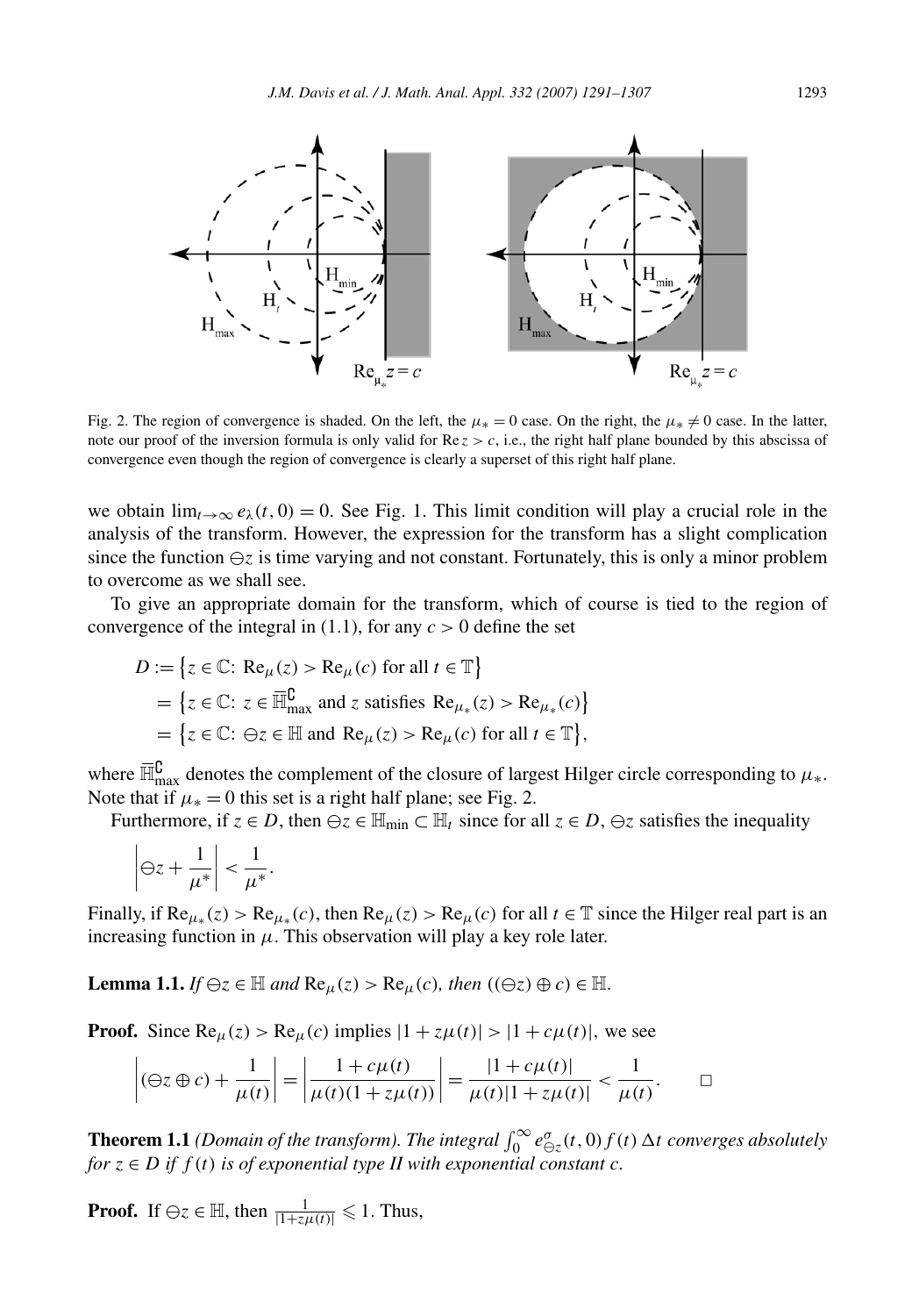$$
\left| \int_{0}^{\infty} e_{\Theta z}^{\sigma}(t,0) f(t) \Delta t \right| \leq \int_{0}^{\infty} \left| e_{\Theta z}^{\sigma}(t,0) f(t) \right| \Delta t
$$
  

$$
\leq M \int_{0}^{\infty} \left| \frac{1}{1 + z \mu(t)} \right| \left| e_{\Theta z}(t,0) e_{c}(t,0) \right| \Delta t
$$
  

$$
\leq M \int_{0}^{\infty} \left| e_{\Theta z \oplus c}(t,0) \right| \Delta t
$$
  

$$
= M \int_{0}^{\infty} \exp \left( \int_{0}^{t} \frac{\log |1 + \mu(\tau)(\Theta z \oplus c)|}{\mu(\tau)} \Delta \tau \right) \Delta t
$$
  

$$
= M \int_{0}^{\infty} \exp \left( \int_{0}^{t} \frac{\log \left| \frac{1 + \mu(\tau)c}{1 + \mu(\tau)z} \right|}{\mu(\tau)} \Delta \tau \right) \Delta t
$$
  

$$
\leq M \int_{0}^{\infty} e^{-\alpha t} dt
$$
  

$$
= \frac{M}{\alpha},
$$

where

$$
\alpha = \left| \frac{\log \left| \frac{1 + \mu * c}{1 + \mu^* z} \right|}{\mu^*} \right|.
$$

The same estimates used in the proof of the preceding theorem can be used to show that if  $f(t)$ is of exponential type II with constant *c* and  $\text{Re}_{\mu}(z) > \text{Re}_{\mu}(c)$ , then  $\lim_{t \to \infty} e_{\Theta z}(t, 0) f(t) = 0$ .

# *1.1. Properties of the transform*

As we look towards an inverse for the transform, we would like to know which functions are the transform of some function. To answer this question, the following properties are needed.

**Theorem 1.2.** *Let F* denote the generalized Laplace transform for  $f : \mathbb{T} \to \mathbb{R}$ *.* 

(1)  $F(z)$  *is analytic in*  $\text{Re}_{\mu}(z) > \text{Re}_{\mu}(c)$ *.* 

- (2)  $F(z)$  *is bounded in*  $\text{Re}_{\mu}(z) > \text{Re}_{\mu}(c)$ *.*
- (3)  $\lim_{|z| \to \infty} F(z) = 0.$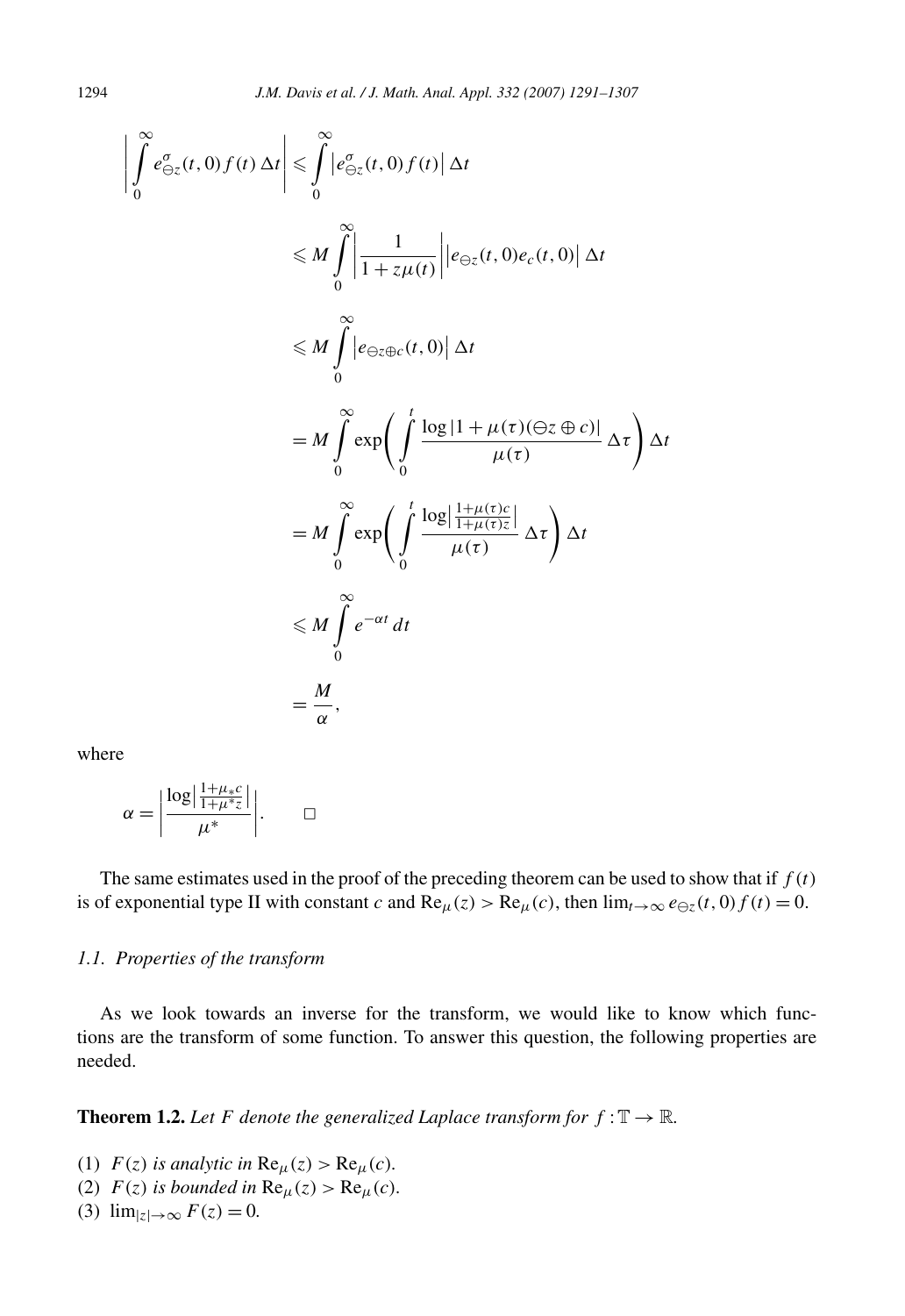**Proof.** For the first, we see

$$
\frac{d}{dz}\mathcal{L}{f}(z) = \frac{d}{dz}\int_{0}^{\infty} e_{\Theta z}^{\sigma}(t,0) f(t) \Delta t
$$
\n
$$
= \int_{0}^{\infty} \frac{d}{dz} \left( \frac{1}{1 + \mu(t)z} \exp\left( \int_{0}^{t} \frac{\log(\frac{1}{1 + \mu(t)z})}{\mu(t)} \Delta \tau \right) \right) f(t) \Delta t
$$
\n
$$
= \int_{0}^{\infty} \left( \int_{0}^{t} \frac{-1}{1 + \mu(t)z} \Delta \tau - \frac{\mu(t)}{1 + \mu(t)z} \right) e_{\Theta z}^{\sigma}(t,0) f(t) \Delta t
$$
\n
$$
= -\int_{0}^{\infty} \left( \int_{0}^{\sigma(t)} \frac{1}{1 + \mu(t)z} \Delta \tau \right) e_{\Theta z}^{\sigma}(t,0) f(t) \Delta t
$$
\n
$$
= -\mathcal{L}{gf}(z),
$$

where  $g(t) = \int_0^{\sigma(t)} \frac{1}{1 + \mu(\tau)z} \Delta \tau$ . The second equality follows from the Lebesgue Dominated Convergence Theorem. These calculations show we get the familiar formula when  $\mathbb{T} = \mathbb{R}$  that derivatives of the transform correspond to multiplication by powers of *t* in the function. For  $\mathbb{T} = \mathbb{Z}$ , the calculations show that (in the shifted version) derivatives of the transform correspond to multiplication by powers of  $t + 1$  in the function.

The second claim is an immediate consequence of the preceding theorem since it shows  $|F(z)| < \frac{M}{\alpha}$ .

As for the third, a direct calculation yields

$$
\lim_{|z| \to \infty} F(z) = \lim_{|z| \to \infty} \int_{0}^{\infty} e_{\ominus z}^{\sigma}(t,0) f(t) \, \Delta t = \int_{0}^{\infty} \lim_{|z| \to \infty} e_{\ominus z}^{\sigma}(t,0) f(t) \, \Delta t = 0. \qquad \Box
$$

**Theorem 1.3** *(Initial and final values). Let*  $f : \mathbb{T} \to \mathbb{R}$  *have generalized Laplace transform*  $F(z)$ *. Then*  $f(0) = \lim_{z \to \infty} zF(z)$  *and*  $\lim_{t \to \infty} f(t) = \lim_{z \to 0} zF(z)$  *when the limits exist.* 

**Proof.**

$$
\mathcal{L}\lbrace f^{\Delta}(t)\rbrace = \int_{0}^{\infty} f^{\Delta}(t)e_{\Theta z}^{\sigma}(t,0)\Delta t
$$
  
=  $f(t)e_{\Theta z}(t,0)\Big|_{t=0}^{\infty} - \int_{0}^{\infty} f(t)(\Theta z)(t)e_{\Theta z}(t,0)\Delta t$   
=  $-f(0) + z \int_{0}^{\infty} f(t)e_{\Theta z}^{\sigma}(t,0)\Delta t$   
=  $zF(z) - f(0).$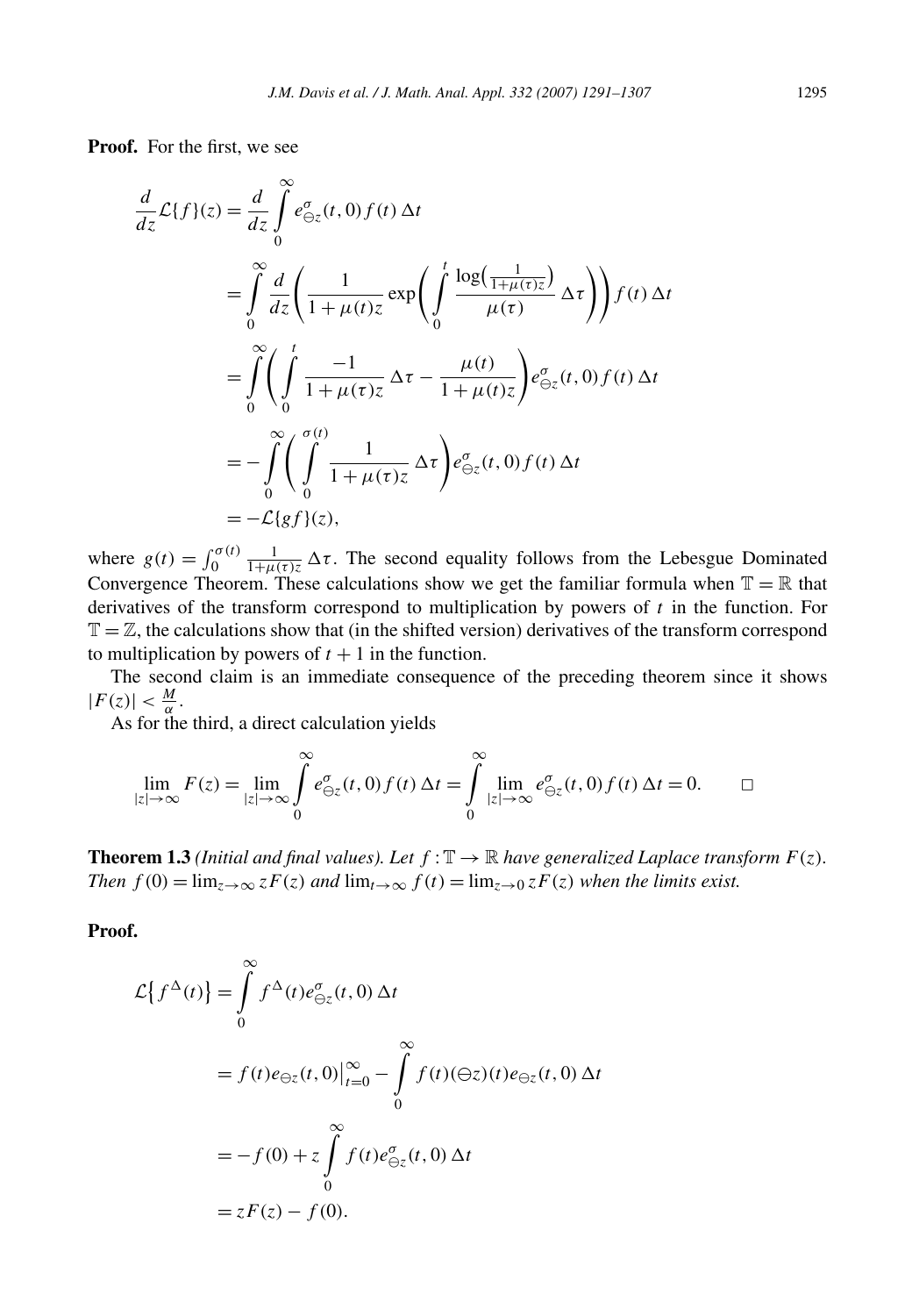Now  $z \rightarrow \infty$  above yields

$$
\lim_{z \to \infty} \int_{0}^{\infty} f^{\Delta}(t) e^{\sigma}_{\Theta z}(t,0) \Delta t = 0 = \lim_{z \to \infty} [zF(z) - f(0)],
$$

i.e.,  $f(0) = \lim_{z \to \infty} zF(z)$ .

On the other hand,  $z \rightarrow 0$  yields

$$
\lim_{z \to 0} \int_{0}^{\infty} f^{\Delta}(t) e^{\sigma}_{\Theta z}(t,0) \Delta t = \int_{0}^{\infty} f^{\Delta}(t) \Delta t = \lim_{t \to \infty} f(t) - f(0) = \lim_{z \to 0} [zF(z) - f(0)],
$$

i.e.,  $\lim_{t\to\infty} f(t) = \lim_{z\to 0} zF(z)$ . □

#### *1.2. Inversion formula*

Using Theorem 1.2 we can establish an inversion formula for the transform. As is the case with  $\mathbb{T} = \mathbb{R}$ , these properties are not sufficient to guarantee that  $F(z)$  is the transform of some continuous function  $f(t)$ , but they are necessary as we have just seen. For sufficiency, we have the following:

**Theorem 1.4** *(Inversion of the transform). Suppose that*  $F(z)$  *is analytic in the region*  $Re<sub>u</sub>(z)$  >  $\text{Re}_{\mu}(c)$  *and*  $F(z) \rightarrow 0$  *uniformly as*  $|z| \rightarrow \infty$  *in this region. Suppose*  $F(z)$  *has finitely many regressive poles of finite order*  $\{z_1, z_2, \ldots, z_n\}$  *and*  $\tilde{F}_{\mathbb{R}}(z)$  *is the transform of the function*  $\tilde{f}(t)$ *on*  $\mathbb R$  *that corresponds to the transform*  $F(z) = F_{\mathbb T}(z)$  *of*  $f(t)$  *on*  $\mathbb T$ *. If* 

$$
\int_{c-i\infty}^{c+i\infty} |\tilde{F}_{\mathbb{R}}(z)||dz| < \infty,
$$

*then*

$$
f(t) = \sum_{i=1}^{n} \text{Res}_{z=z_i} e_z(t, 0) F(z),
$$

*has transform*  $F(z)$  *for all*  $z$  *with*  $Re(z) > c$ *.* 

**Proof.** The proof follows from the commutative diagram between the appropriate function spaces in Fig. 3.

Let  $C$  be the collection of Laplace transforms over  $\mathbb R$ , and  $\mathcal D$  the collection of transforms over  $\mathbb{T}$ , i.e.,  $\mathcal{C} = {\{\tilde{F}_{\mathbb{R}}(z)\}}$  and  $\mathcal{D} = {\{F_{\mathbb{T}}(z)\}}$ , where  $\tilde{F}_{\mathbb{R}}(z) = G(z)e^{-z\tau}$  and  $F_{\mathbb{T}}(z) = G(z)e_{\ominus z}(\tau, 0)$ 



Fig. 3. Commutative diagram between the function spaces.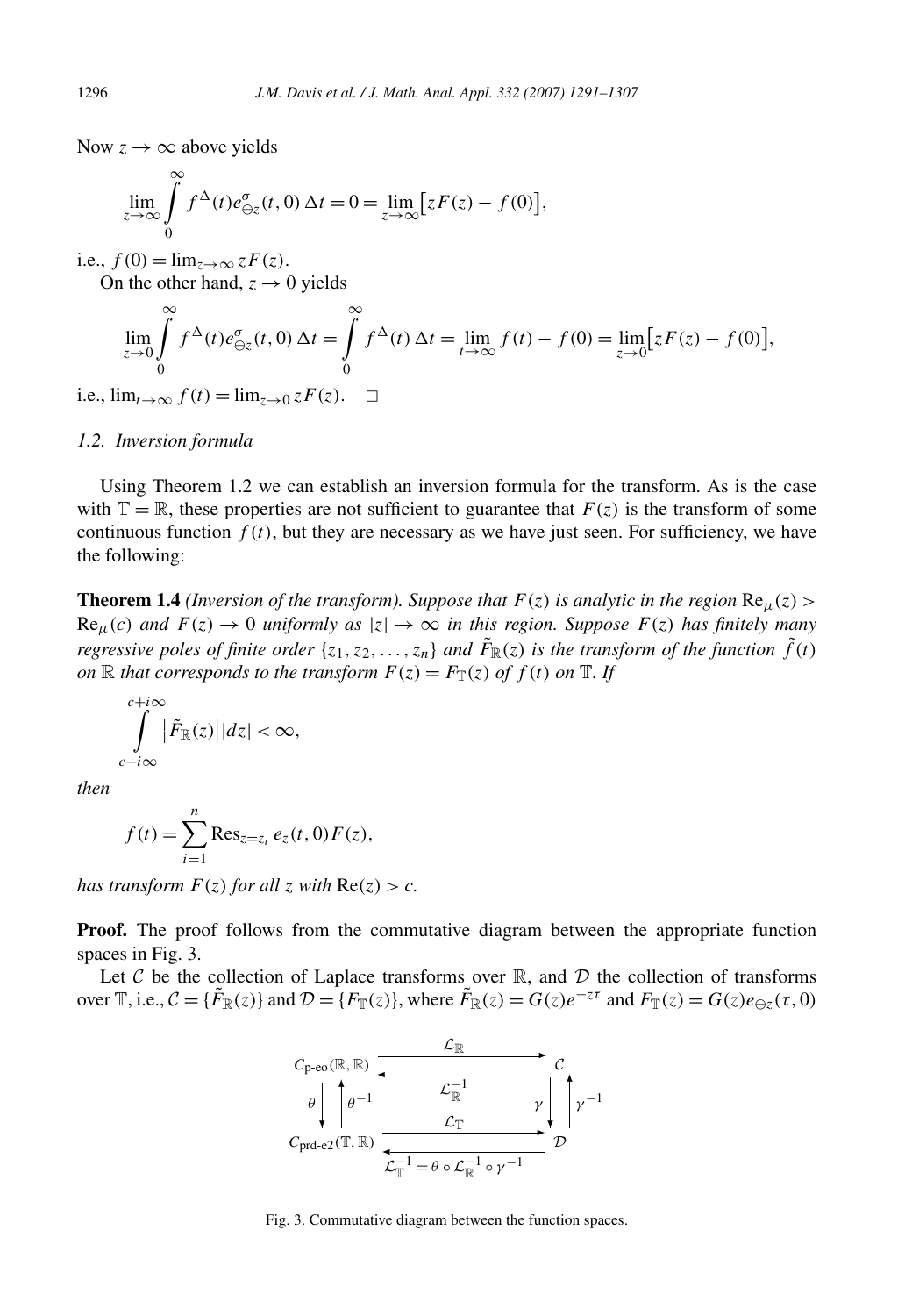for *G* a rational function and for  $\tau \in \mathbb{T}$  a constant. Let  $C_{p\text{-}eo}(\mathbb{R}, \mathbb{R})$  denote the space of piecewise continuous functions of exponential order, and  $C_{\text{prd-e2}}(\mathbb{T}, \mathbb{R})$  denote the space of piecewise rightdense continuous functions of exponential type II.

Each of  $\theta$ ,  $\gamma$ ,  $\theta^{-1}$ ,  $\gamma^{-1}$  maps functions involving the continuous exponential to the time scale exponential and vice versa. For example,  $\gamma$  maps the function  $\tilde{F}(z) = \frac{e^{-z a}}{z}$  to the function  $F(z) = \frac{e_{\Theta z}(a,0)}{z}$ , while  $\gamma^{-1}$  maps  $F(z)$  back to  $\tilde{F}(z)$  in the obvious manner. If the representation of  $F(z)$  is independent of the exponential (that is,  $\tau = 0$ ), then  $\gamma$  and its inverse will act as the identity. For example,

$$
\gamma\left(\frac{1}{z^2+1}\right) = \gamma^{-1}\left(\frac{1}{z^2+1}\right) = \frac{1}{z^2+1}.
$$

*θ* will send the continuous exponential function to the time scale exponential function in the following manner: if we write  $\tilde{f}(t) \in C_{p\text{-}eo}(\mathbb{R}, \mathbb{R})$  as

$$
\tilde{f}(t) = \sum_{i=1}^{n} \text{Res}_{z=z_i} e^{zt} \tilde{F}_{\mathbb{R}}(z),
$$

then

$$
\theta(\tilde{f}(t)) = \sum_{i=1}^n \text{Res}_{z=z_i} e_z(t,0) F_{\mathbb{T}}(z).
$$

To go from  $\tilde{F}_\mathbb{R}(z)$  to  $F_\mathbb{T}(z)$ , we simply switch expressions involving the continuous exponential in  $\tilde{F}_{\mathbb{R}}(z)$  with the time scale exponential giving  $F_{\mathbb{T}}(z)$  as was done for  $\gamma$  and its inverse.  $\theta^{-1}$  will then act on  $g \in C_{\text{ord-e2}}(\mathbb{T}, \mathbb{R}),$ 

$$
g(t) = \sum_{i=1}^{n} \text{Res}_{z=z_i} e_z(t, 0) G_{\mathbb{T}}(z),
$$

as

$$
\theta^{-1}(g(t)) = \sum_{i=1}^n \operatorname{Res}_{z=z_i} e^{zt} \tilde{G}_{\mathbb{R}}(z).
$$

For example, for the unit step function  $\tilde{u}_a(t)$  on  $\mathbb{R}$ , we know from the continuous result that we may write the step function as

$$
\tilde{u}_a(t) = \operatorname{Res}_{z=0} e^{zt} \cdot \frac{e^{-az}}{z},
$$

so that if  $a \in \mathbb{T}$ , then

$$
\theta\big(\tilde{u}_a(t)\big) = \text{Res}_{z=0} \, e_z(t,0) \frac{e_{\ominus z}(a,0)}{z}.
$$

With these operators defined on these spaces, we can see that the claim in the theorem follows.

For a given time scale Laplace transform  $F_{\mathbb{T}}(z)$ , we begin by mapping to  $\tilde{F}_{\mathbb{R}}(z)$  via  $\gamma^{-1}$ . The hypotheses on  $F_{\mathbb{T}}(z)$  and  $\tilde{F}_{\mathbb{R}}(z)$  are enough to guarantee the inverse of  $\tilde{F}_{\mathbb{R}}(z)$  exists for all *z* with  $Re(z) > c$  (see [1]), and is given by

$$
\tilde{f}(t) = \sum_{i=1}^{n} \text{Res}_{z=z_i} e^{zt} \tilde{F}_{\mathbb{R}}(z).
$$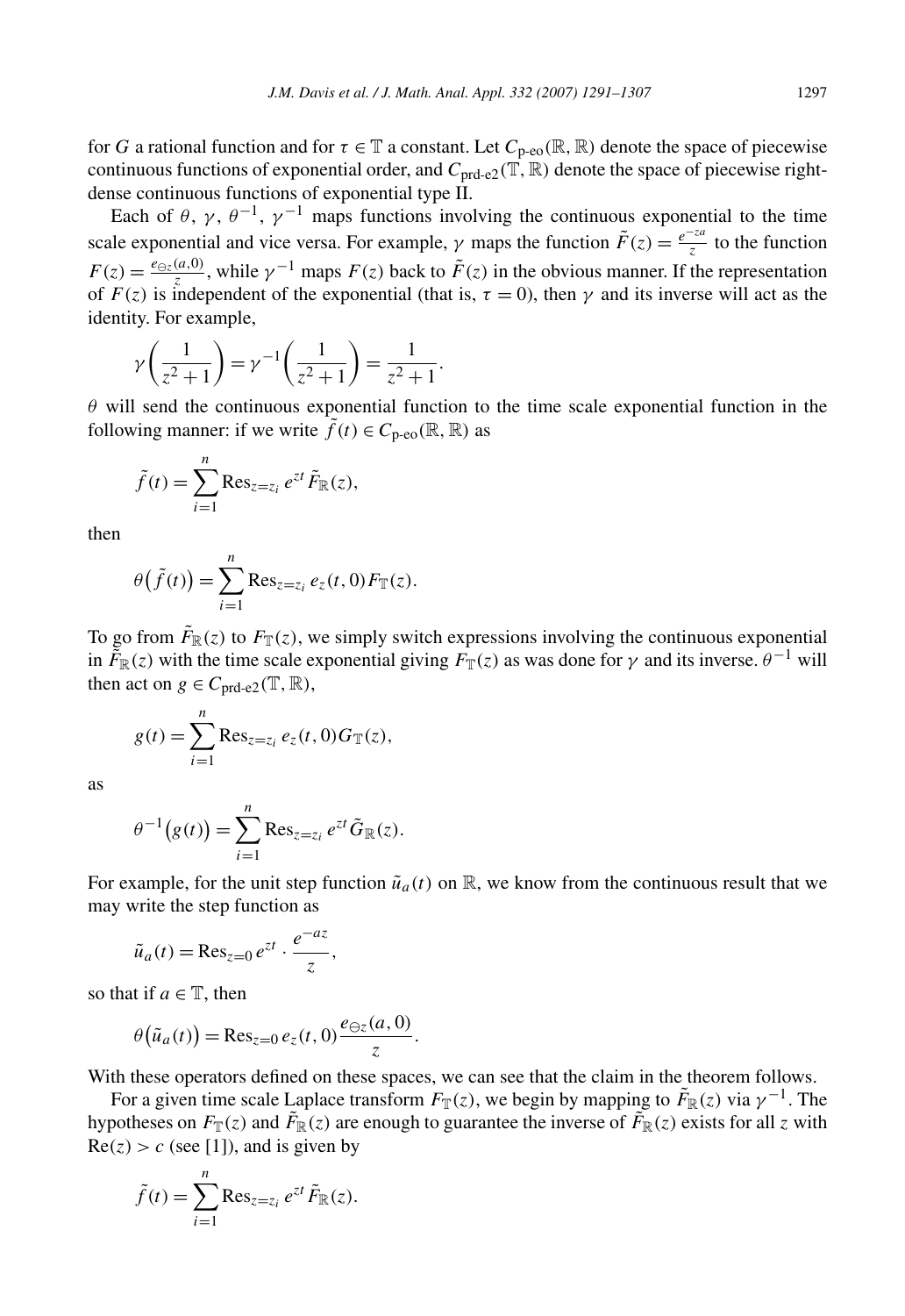Apply  $\theta$  to  $\tilde{f}(t)$  to retrieve the time scale function

$$
f(t) = \sum_{i=1}^{n} \text{Res}_{z=z_i} e_z(t, 0) F_{\mathbb{T}}(z),
$$

whereby  $(\gamma \circ \mathcal{L}_\mathbb{R} \circ \theta^{-1})(f(t)) = F_\mathbb{T}(z)$  as claimed.  $\Box$ 

Before looking at a few examples, some remarks are in order. First, it is reasonable to ask if there is a contour in the complex plane around which it is possible to integrate to obtain the same results that we have obtained here through a more operational approach. *At present, we leave this as a very interesting although nontrivial open problem.* It is well known that there are such contours when  $\mathbb{T} = \mathbb{R}$  or  $\mathbb{T} = \mathbb{Z}$ . In fact, it can easily be shown that if  $\mathbb{T}$  is completely discrete, then if we choose any circle in the region of convergence which encloses all of the singularities of  $F(z)$ , we will obtain the inversion formula. However, in general, we do not know whether or not there exists a contour which gives the formula, and if so, what it is.

Second, it is possible to use the technique we have presented here to define and find inverses for any time scale transform. These would include the Fourier, Mellin, and many other transforms. Once the inverse is known for  $\mathbb{T} = \mathbb{R}$  and the appropriate time scale integral is developed to give the correct transform analogues for any T, the diagram becomes completed and the inversion formula for any  $T$  is readily obtained.

Finally, notice in our construction, for any transformable function *f (t)* on T, there is a *shadow* function  $\tilde{f}(t)$  defined on R. That is, to determine the appropriate *time scale analogue* of the function  $f(t)$  in terms of the transform, we use the diagram to map its Laplace transform on  $\mathbb R$ to its Laplace transform on T.

**Example 1.1** *(New representation for*  $h_k(t, 0)$ *)*. Suppose  $F(z) = \frac{1}{z^2}$ . The hypotheses of Theorem 1.4 for  $F(z)$  are readily verified, so that  $F(z)$  has an inverse given by

$$
\mathcal{L}^{-1}{F} = f(t) = \text{Res}_{z=0} \frac{e_z(t,0)}{z^2} = t.
$$

For  $F(z) = \frac{1}{z^3}$ , we have

$$
\mathcal{L}^{-1}{F} = f(t) = \text{Res}_{z=0} \frac{e_z(t,0)}{z^3} = \frac{t^2 - \int_0^t \mu(\tau) \Delta \tau}{2} = h_2(t,0).
$$

The last equality is justified since the function

$$
f(t) = \frac{t^2 - \int_0^t \mu(\tau) \, \Delta \tau}{2},
$$

is the unique solution to the initial value problem  $f^{\Delta}(t) = h_1(t, 0)$ ,  $f(0) = 0$ . In a similar manner, we can use an induction argument coupled with Theorem 1.4 to show that the inverse transform of  $F(z) = \frac{1}{z^{k+1}}$ , for *k* a positive integer, is  $h_k(t, 0)$ . In fact, it is easy to show that the inversion formula gives the claimed inverses for any of the elementary functions that Bohner and Peterson have in their table in [3]. These elementary functions become the proper time scale analogues or *shadows* of their continuous counterparts.

**Example 1.2.** Suppose we would like to determine the appropriate shadow of the function

$$
\tilde{f}(t) = \frac{1}{2a}t\sin at, \quad a > 0,
$$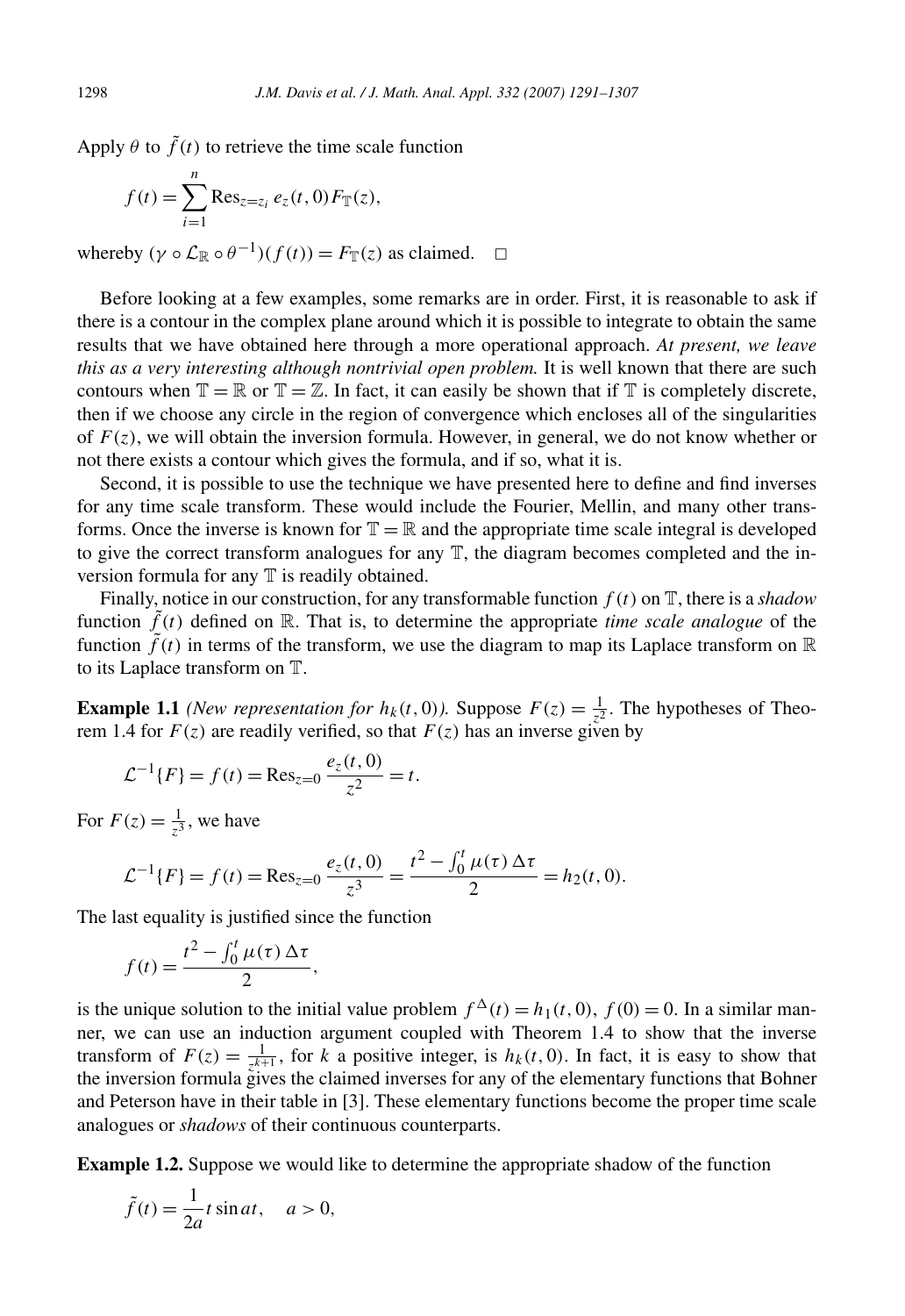defined on  $\mathbb{T} = \mathbb{R}$ . At first glance, a reasonable conjecture for its time scale analogue might be the function

$$
f(t) = \frac{1}{2a}h_1(t, 0)\sin_a(t, 0).
$$

However, closer inspection shows that this is incorrect. To see this, note that the Laplace transform of  $\tilde{f}(t)$  is

$$
\tilde{F}(z) = \frac{z}{(z^2 + a^2)^2}.
$$

To find the proper analogue  $f(t)$  of  $\tilde{f}(t)$ , we search for a time scale function with the same transform as  $\tilde{f}(t)$ . To do this, we note that

$$
f(t) = \mathcal{L}^{-1}{F}
$$
  
=  $\mathcal{L}^{-1}\left\{\frac{z}{(z^2 + a^2)^2}\right\}$   
=  $\sum_{i=1}^{2} \text{Res}_{z=z_i} \frac{ze_z(t, 0)}{(z^2 + a^2)^2}$   
=  $\frac{1}{2a} \sin_a(t, 0) \int_0^t \frac{1}{1 + (\mu(\tau)a)^2} \Delta \tau - \frac{1}{2} \cos_a(t, 0) \int_0^t \frac{\mu(\tau)}{1 + (\mu(\tau)a)^2} \Delta \tau,$ 

so that in general the correct analogue involves the time scale cosine function as well.

**Example 1.3.** A useful Laplace transform property is the ability to compute the matrix exponential  $e_A(t, 0)$  when *A* is a constant matrix. As in the discrete and continuous cases,  $e_A(t, 0)$  solves the initial value problem  $Y^{\Delta} = AY$ ,  $Y(0) = I$ . Transforming yields  $z\mathcal{L}{Y} - Y(0) = A\mathcal{L}{Y}$ , so that  $\mathcal{L}{Y} = (zI - A)^{-1}$ , or equivalently  $Y = e_A(t, 0) = \mathcal{L}^{-1}{(zI - A)^{-1}}$ .

For example, let  $A = \begin{bmatrix} 2 & 1 \\ 0 & 3 \end{bmatrix}$ . Then

$$
(zI - A)^{-1} = \begin{bmatrix} \frac{1}{(z-2)} & \frac{1}{(z-2)(z-3)} \\ 0 & \frac{1}{(z-3)} \end{bmatrix},
$$

so that

$$
e_A(t,0) = \begin{bmatrix} e_2(t,0) & e_3(t,0) - e_2(t,0) \\ 0 & e_3(t,0) \end{bmatrix}.
$$

**Example 1.4.** Consider the function  $F(z) = e_{\Theta z}(\sigma(a), 0)$ . This function has no regressive poles, and hence Theorem 1.4 cannot be applied. If *a* is right scattered, one can verify that the Hilger Delta function which has representation

$$
\delta_a^{\mathbb{H}}(t) = \begin{cases} \frac{1}{\mu(a)}, & t = a, \\ 0, & t \neq a, \end{cases}
$$

has  $F(z)$  as a transform, while if *a* is right dense, the Dirac delta functional has  $F(z)$  as a transform as we shall see later.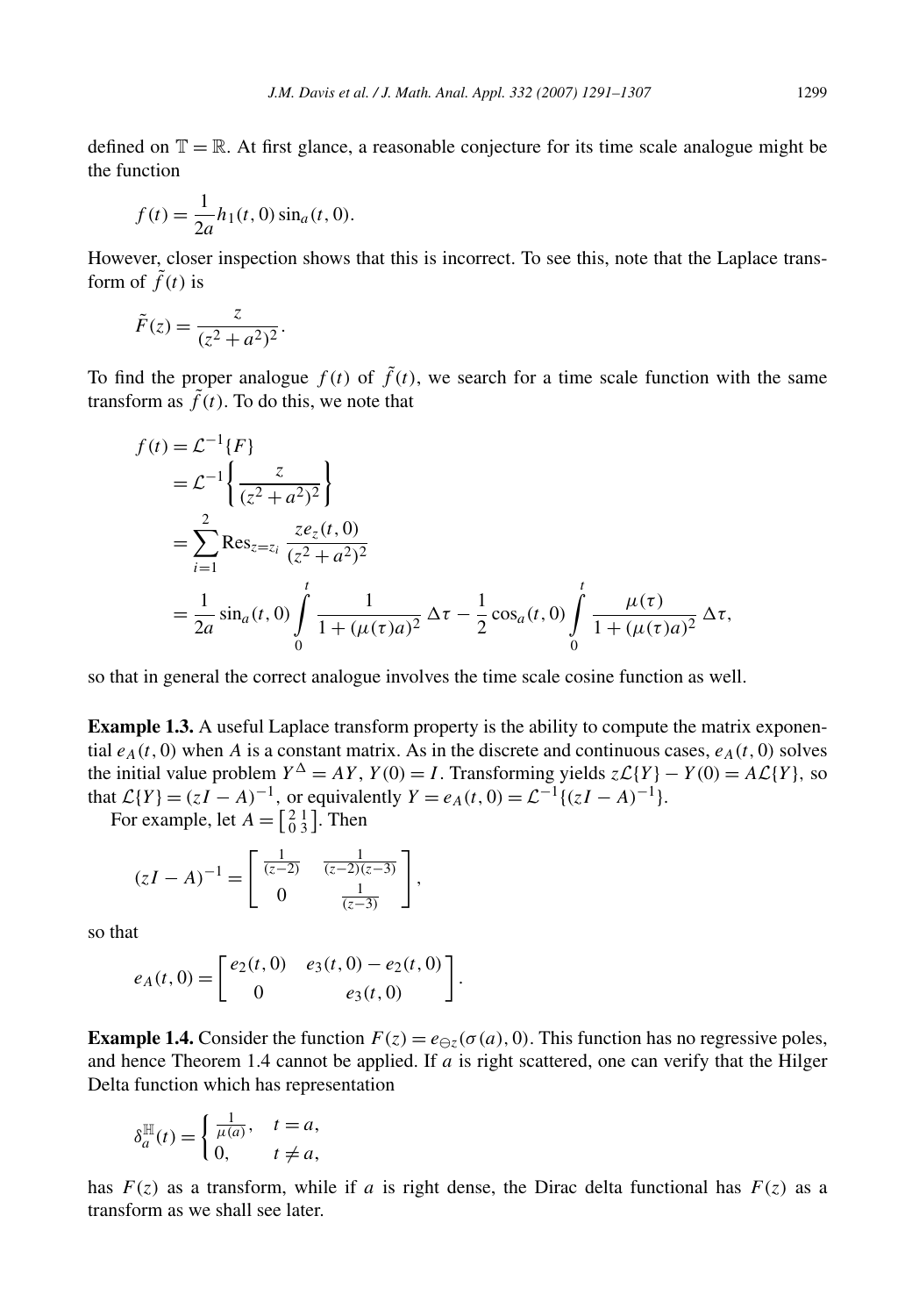#### *1.3. Uniqueness of the inverse*

If two functions  $f$  and  $g$  have the same transform, then are  $f$  and  $g$  necessarily the same function? As on  $\mathbb{R}$ , the answer to this question is affirmative if we define our equality in an almost everywhere (a.e.) sense. In order to do so, however, we must clarify what is meant by *a.e. on a time scale*.

In his initial work on the time scale Lebesgue integral, Guseinov [5] defines the Carathéodory extension of the set function that assigns each time scale interval its length to be the Lebesgue  $\Delta$ -measure on  $\mathbb T$ . To construct his outer measure, Guseinov does a Vitali covering of subsets of  $\mathbb T$  by finite or countable systems of intervals of  $\mathbb T$ , and then naturally defines the outer measure to be the infimum of the sums of the lengths of the intervals that cover the subsets. If there is no such covering, he defines the outer measure of the set to be infinite. As a consequence of this definition, any time scale will have infinite  $\Delta$ -measure.

However, Guseinov points out that his choosing the  $\Delta$ -measure to be infinite is merely to preserve the monotonicity of the outer measure. The monotonicity will also be preserved if for a subset  $E$  of  $\mathbb T$  that cannot be covered, we define the outer measure of  $E$  to be the outer measure of the maximal coverable subset of *E*, call it *F*, plus some positive extended real number *c* chosen independently of *E*. For his purposes, Guseinov chooses  $c = \infty$ , but for our purposes, it is convenient to choose  $c = 0$ .

By doing this, the Lebesgue  $\Delta$ -measure  $\mu_{\Delta}$  can be decomposed nicely. For any subset *E* of T, decompose *E* as  $E = D \cup S$ , where

 $D = \{t \in \mathbb{T} : t \text{ is right dense}\}\$ ,  $S = \{t \in \mathbb{T} : t \text{ is right scattered}\}\$ .

Since  $c = 0$  above, we may write

 $\mu_{\Lambda}(E) = m(E \cap D) + c(E \cap S),$ 

where  $m(D)$  denotes the usual Lebesgue measure of the set *D* and  $c(S)$  is the measure given by  $c(S) = \sum_{s \in S} \mu(s).$ 

Notice that with this decomposition, the sets of measure zero can only consist of right dense points since  $\mu_{\Delta}(E) = 0$  if and only if  $m(E \cap D) = 0$  and  $E \cap S = \emptyset$ . Thus, to show that a property holds almost everywhere on a time scale, it is necessary to show that the property holds for every right scattered point in the time scale, and that the set of right dense points for which the property fails has Lebesgue measure zero.

We are now in a position to prove the uniqueness theorem.

**Theorem 1.5** *(Uniqueness of the inverse). If the functions*  $f: \mathbb{T} \to \mathbb{R}$  *and*  $g: \mathbb{T} \to \mathbb{R}$  *have the same Laplace transform, then*  $f = g$  *a.e.* 

**Proof.** Suppose

$$
\int_{0}^{\infty} e_{\ominus z}^{\sigma}(t,0) f(t) \Delta t = \int_{0}^{\infty} e_{\ominus z}^{\sigma}(t,0) g(t) \Delta t,
$$

so that the function  $h = f - g$  has transform of zero. That is, if we let *F* denote the inversion operator given in Theorem 1.4 and *G* denote the transform operator, then  $h \in \text{ker } G$ . But, it follows that  $(F \circ G)(h) = F(0) = 0 = h$ , where we note that the function  $h(t) = 0$  a.e. also satisfies the equations above. Thus,  $f = g$  a.e.  $\Box$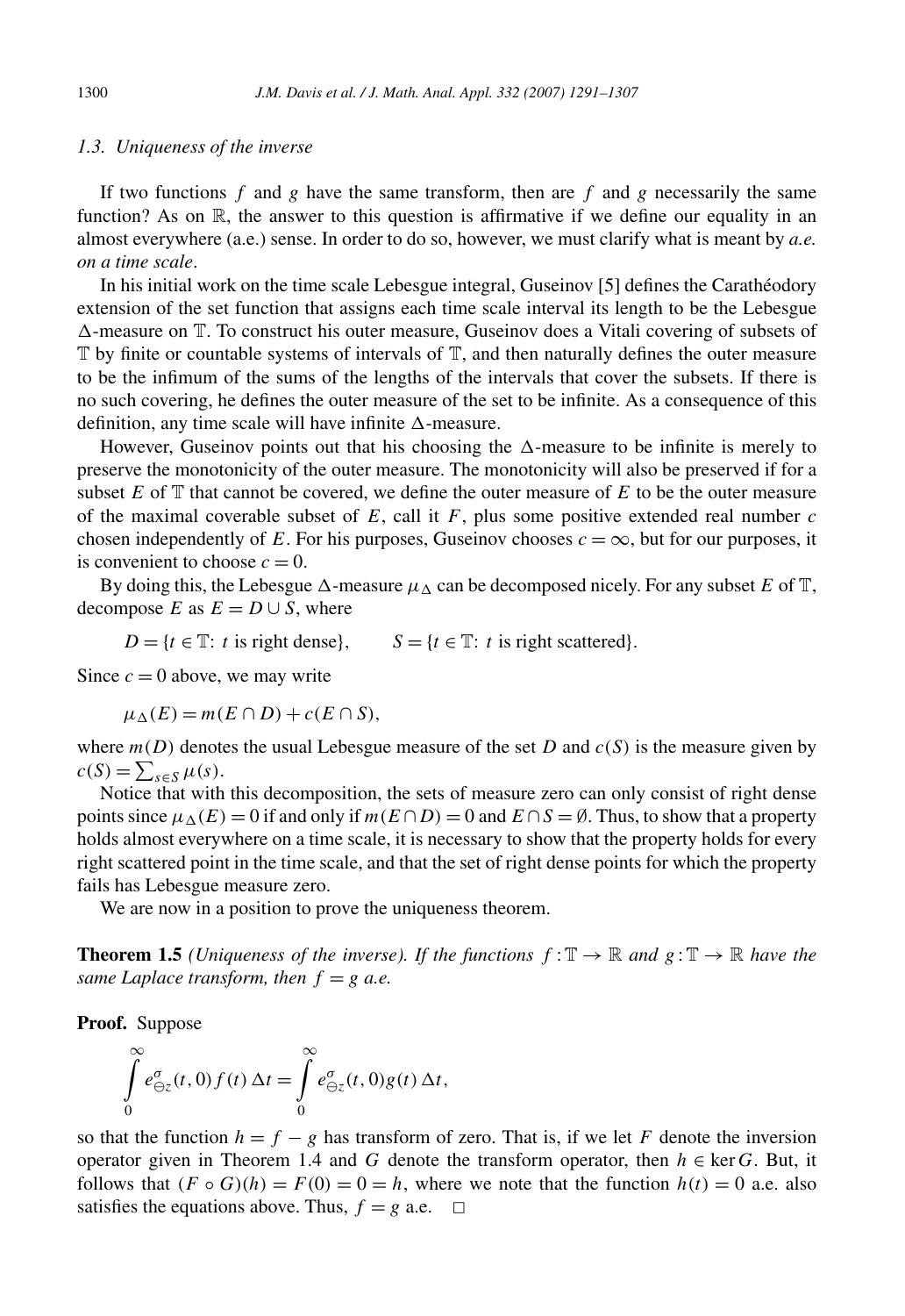### **2. Convolution**

In this section, we turn our attention to the convolution on an arbitrary time scale  $T$  via the Laplace transform. We need to define the delay of a function on T.

**Definition 2.1.** The *delay* of the function  $x : \mathbb{T} \to \mathbb{R}$  by  $\sigma(\tau) \in \mathbb{T}$ , denoted by  $x(t, \sigma(\tau))$ , is given by

$$
u_{\sigma(\tau)}(t)x(t,\sigma(\tau))=\sum_{i=1}^n\mathrm{Res}_{z=z_i}X(z)e_z(t,\sigma(\tau)).
$$

Here,  $u_{\xi}(t)$ :  $\mathbb{T} \to \mathbb{R}$  is the time scale unit step function activated at time  $t = \xi \in \mathbb{T}$ ; see [2].

Notice that  $u_{\sigma(\tau)}(t)x(t, \sigma(\tau))$  has transform  $X(z)e^{\sigma}_{\Theta z}(\tau, 0)$ . Indeed,

$$
u_{\sigma(\tau)}(t)x(t,\sigma(\tau)) = \sum_{i=1}^{n} \text{Res}_{z=z_i} X(z)e_z(t,\sigma(\tau))
$$
  
= 
$$
\sum_{i=1}^{n} \text{Res}_{z=z_i} [X(z)e_{\ominus z}^{\sigma}(\tau,0)]e_z(t,0)
$$
  
= 
$$
\mathcal{L}^{-1} \{ X(z)e_{\ominus z}^{\sigma}(\tau,0) \}.
$$

This allows us to use the term *delay* to describe  $x(t, \sigma(\tau))$ , since on  $\mathbb{T} = \mathbb{R}$ , the transformed function  $X(z)e^{-z\tau}$  corresponds to the function  $u_\tau(t)x(t-\tau)$ . With the delay operator now defined, we define the convolution of two time scale functions.

**Definition 2.2.** The convolution of the functions  $f : \mathbb{T} \to \mathbb{R}$  and  $g \in C_{\text{ord-}e2}(\mathbb{T}, \mathbb{R})$ , denoted  $f * g$ , is given by

$$
(f * g)(t) = \int_{0}^{t} f(\tau)g(t, \sigma(\tau)) \Delta \tau.
$$

**Theorem 2.1** *(Convolution Theorem). The transform of a convolution product that is absolutely integrable is the product of the transforms, with the Laplace integral converging in the region*  $\text{Re}_{\mu_*}(z) > \text{Re}_{\mu_*}(\hat{c})$ , where  $\hat{c} = \max\{c_f, c_g\}$  and  $c_f$ ,  $c_g$  are the exponential constants corre*sponding to f and g, respectively.*

**Proof.** If we assume absolute integrability of all functions involved, then by the delay property of the transform previously mentioned, we obtain

$$
\mathcal{L}\lbrace f * g \rbrace = \int_{0}^{\infty} e_{\Theta z}^{\sigma}(t,0) \big[ (f * g)(t) \big] \Delta t
$$

$$
= \int_{0}^{\infty} \left[ \int_{0}^{t} f(\tau) g(t,\sigma(\tau)) \Delta \tau \right] e_{\Theta z}^{\sigma}(t,0) \Delta t
$$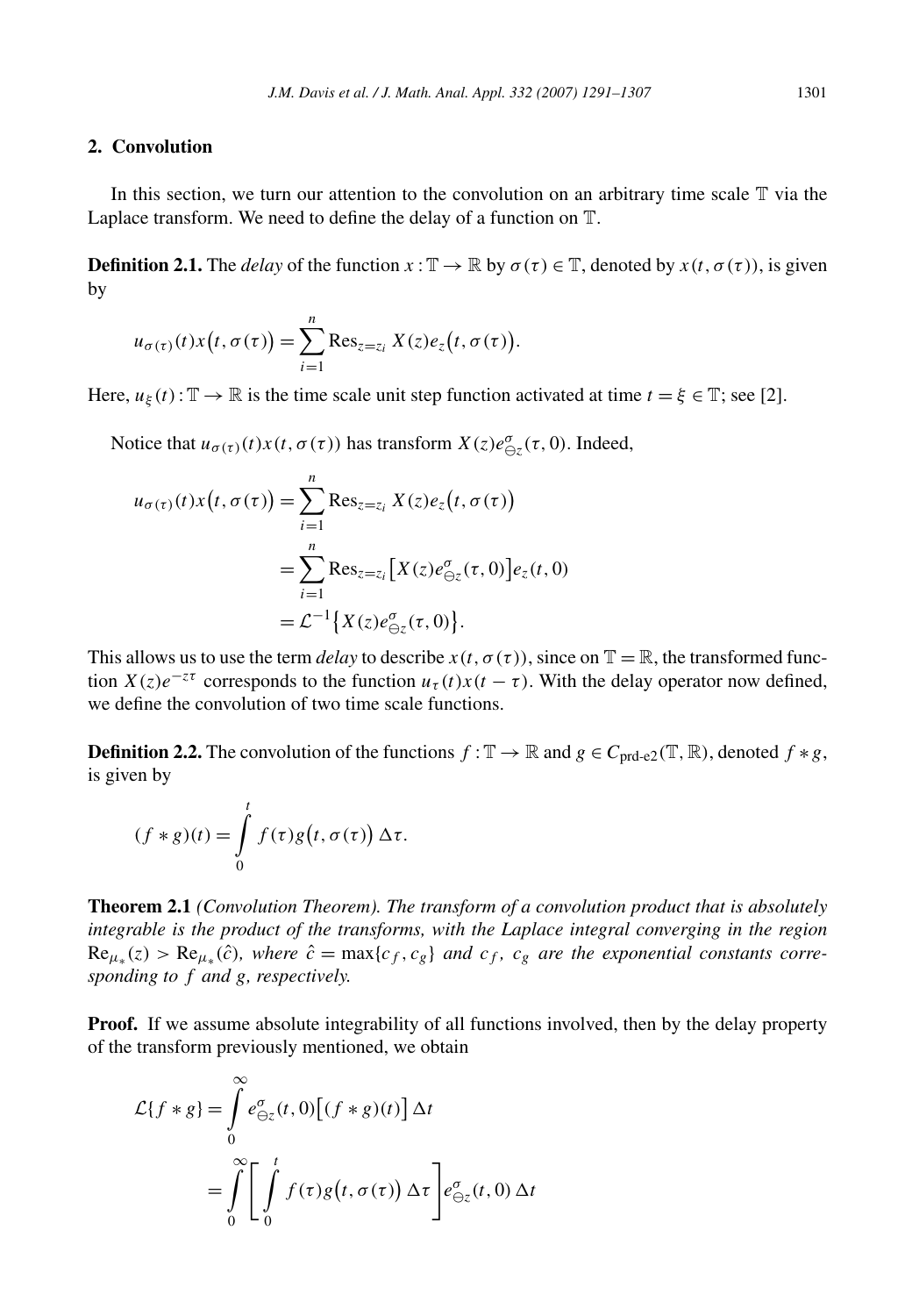$$
= \int_{0}^{\infty} f(\tau) \left[ \int_{\sigma(\tau)}^{\infty} g(t, \sigma(\tau)) e_{\Theta z}^{\sigma}(t, 0) \Delta t \right] \Delta \tau
$$
  
\n
$$
= \int_{0}^{\infty} f(\tau) \mathcal{L} \{ u_{\sigma(\tau)}(t) g(t, \sigma(\tau)) \} \Delta \tau
$$
  
\n
$$
= \int_{0}^{\infty} f(\tau) \left[ G(z) e_{\Theta z}^{\sigma}(\tau, 0) \right] \Delta \tau
$$
  
\n
$$
= \int_{0}^{\infty} f(\tau) e_{\Theta z}^{\sigma}(\tau, 0) \Delta \tau G(z)
$$
  
\n
$$
= F(z) G(z).
$$

For the convergence of the integral, note that for  $f$  and  $g$  of exponential type II with constants  $c_f$  and  $c_g$ , respectively, we have

$$
\left| (f * g)(t) \right| = \left| \int_{0}^{t} f(\tau)g(t, \sigma(\tau)) \Delta \tau \right|
$$
  
\n
$$
\leq \int_{0}^{t} |f(\tau)| \cdot |g(t, \sigma(\tau))| \Delta \tau
$$
  
\n
$$
\leq Me_{c_{g}}(t, 0) \int_{0}^{t} e_{c_{f}}(\tau, 0) e_{c_{g}}(0, \sigma(\tau)) \Delta \tau
$$
  
\n
$$
\leq Me_{c_{g}}(t, 0) \int_{0}^{t} e_{c_{f}}(\tau, 0) e_{\Theta c_{g}}(t, 0) \Delta \tau
$$
  
\n
$$
\leq \frac{M}{|c_{f} - c_{g}|} e_{c_{g}}(t, 0) (e_{c_{f} \Theta c_{g}}(t, 0) - 1)
$$
  
\n
$$
\leq \frac{M}{|c_{f} - c_{g}|} (e_{c_{f}}(t, 0) + e_{c_{g}}(t, 0))
$$
  
\n
$$
\leq \frac{2M}{|c_{f} - c_{g}|} e_{\hat{c}}(t, 0),
$$

so that  $f * g$  is of exponential type II with constant  $\hat{c}$ .  $\Box$ 

**Example 2.1.** Suppose  $f(t) = f(t, 0)$  is one of the elementary functions: that is,  $f(t)$  is one of  $h_k(t, 0)$ ,  $e_a(t, 0)$ ,  $\sin_a(t, 0)$ ,  $\cos_a(t, 0)$ ,  $\cosh_a(t, 0)$ , or  $\sinh_a(t, 0)$ . Direct calculations show that the delay  $f(t, \sigma(\tau))$  of each of these functions is given by  $h_k(t, \sigma(\tau))$ ,  $e_a(t, \sigma(\tau))$ ,  $\sin_a(t, \sigma(\tau))$ ,  $\cos_a(t, \sigma(\tau))$  cosh<sub>a</sub>(t,  $\sigma(\tau)$ ), and  $\sinh_a(t, \sigma(\tau))$ . Thus, convolving any two of these functions will give the results obtained by Bohner and Peterson in [3].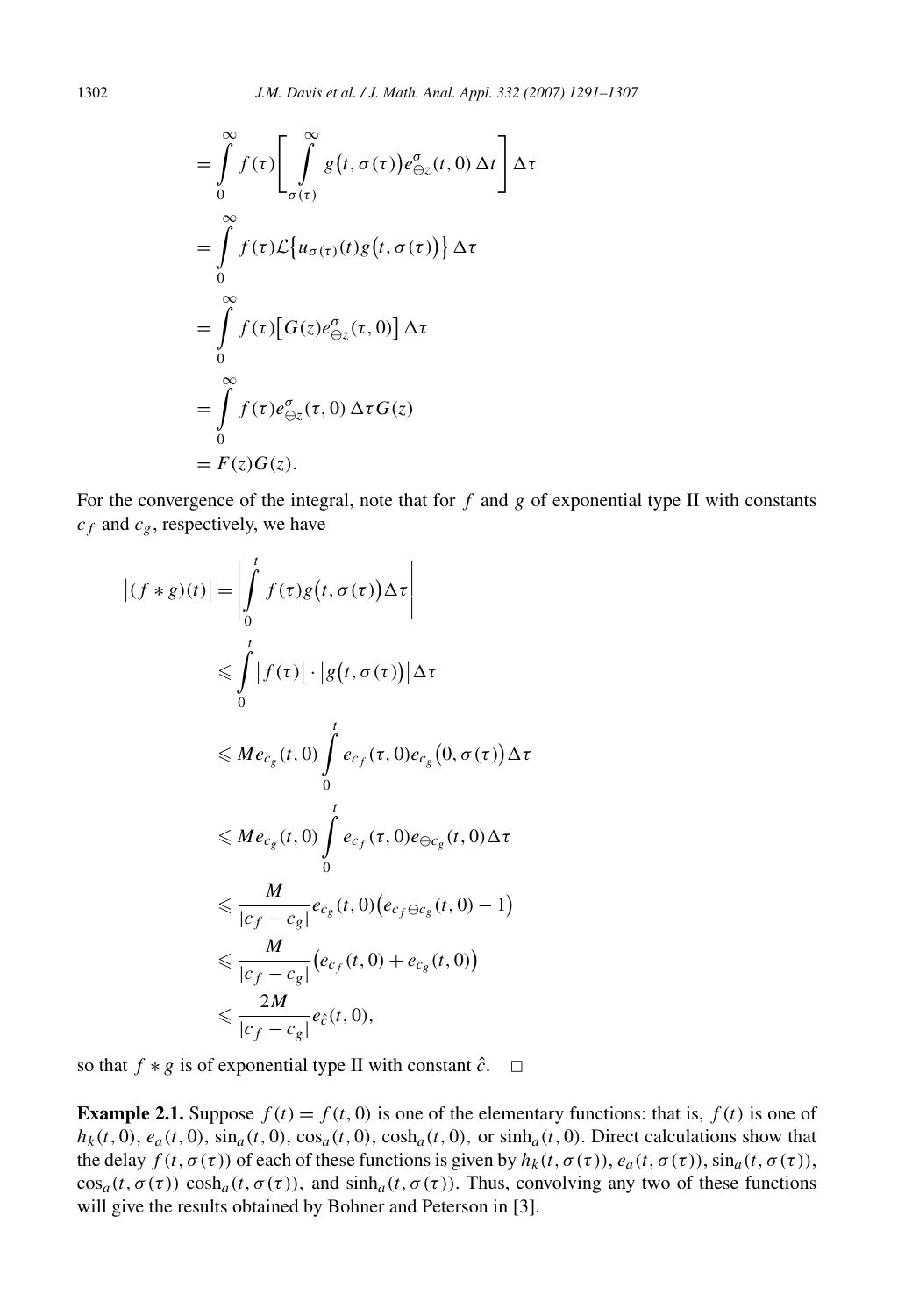**Example 2.2.** Now suppose  $g(t, \sigma(\tau)) = 1$ . In this instance, we see that for any  $f \in$  $C_{\text{prd-e2}}(\mathbb{T}, \mathbb{R})$ , the transform of  $h(t) = \int_0^t f(\tau) \Delta \tau$  is given by

$$
\mathcal{L}{h} = \mathcal{L}{f * 1} = F(z)\mathcal{L}{1} = \frac{F(z)}{z},
$$

another result obtained by direct calculation in Bohner and Peterson [3].

#### **Example 2.3.** Let

$$
f(t) = \frac{1}{2\alpha} \sin_{\alpha}(t, 0) \int_{0}^{t} \frac{1}{1 + (\mu(\tau)\alpha)^{2}} \Delta \tau - \frac{1}{2} \cos_{\alpha}(t, 0) \int_{0}^{t} \frac{\mu(\tau)}{1 + (\mu(\tau)\alpha)^{2}} \Delta \tau,
$$

for  $\alpha > 0$ , and  $g(t) = e_\beta(t, 0)$ . We wish to compute  $(f * g)(t)$ . By the Convolution Theorem, the convolution product has transform  $F(z)G(z)$ . By Example 1.2,

$$
F(z) = \frac{z}{(z^2 + \alpha^2)^2}.
$$

Hence

$$
(f * g)(t) = \mathcal{L}^{-1}\left\{F(z)G(z)\right\}
$$
  
=  $\sum_{i=1}^{3} \text{Res}_{z=z_{i}} \frac{ze_{z}(t, 0)}{(z^{2} + \alpha^{2})^{2}(z - \beta)}$   
=  $\frac{1}{2\alpha^{2}(\alpha^{2} + \beta^{2})(\alpha^{4} + \beta^{2})}$   

$$
\times \left(\int_{0}^{t} \frac{(-\beta\mu + 1)(\alpha^{2})(\alpha^{4} + \beta^{2})}{1 + (\mu\alpha)^{2}} \Delta \tau + (\alpha - 1)\beta^{3} + 2\alpha^{3}\beta\right) \cos_{\alpha}(t, 0)
$$
  
+  $\frac{1}{2\alpha(\alpha^{2} + \beta^{2})(\alpha^{4} + \beta^{2})} \left(\int_{0}^{t} \frac{\beta(\alpha^{4} + \beta^{2}) + \alpha^{2}(\alpha^{4} + \beta^{2})\mu}{1 + (\mu\alpha)^{2}} \Delta \tau + \alpha^{4} + (-\alpha^{2} + \alpha + 1)\beta^{2}\right) \sin_{\alpha}(t, 0) + \frac{\beta}{(\alpha^{2} + \beta^{2})^{2}} e_{\beta}(t, 0).$ 

It is worth noting that the convolution product is both commutative and associative. Indeed, the products  $f * g$  and  $g * f$  have the same transform as do the products  $f * (g * h)$  and *(f* ∗ *g*) ∗ *h*, and since the inverse is unique, the functions defined by these products must agree almost everywhere.

At first glance, one may think that the identity is vested in the Hilger delta. Unfortunately, this is not the case. It can be easily shown that any identity for the convolution will of necessity have transform 1 by the Convolution Theorem. But the Hilger delta does not have transform 1 since its transform is just the exponential. Thus, we develop an analogue of the Dirac delta in the next section in order to establish an identity element.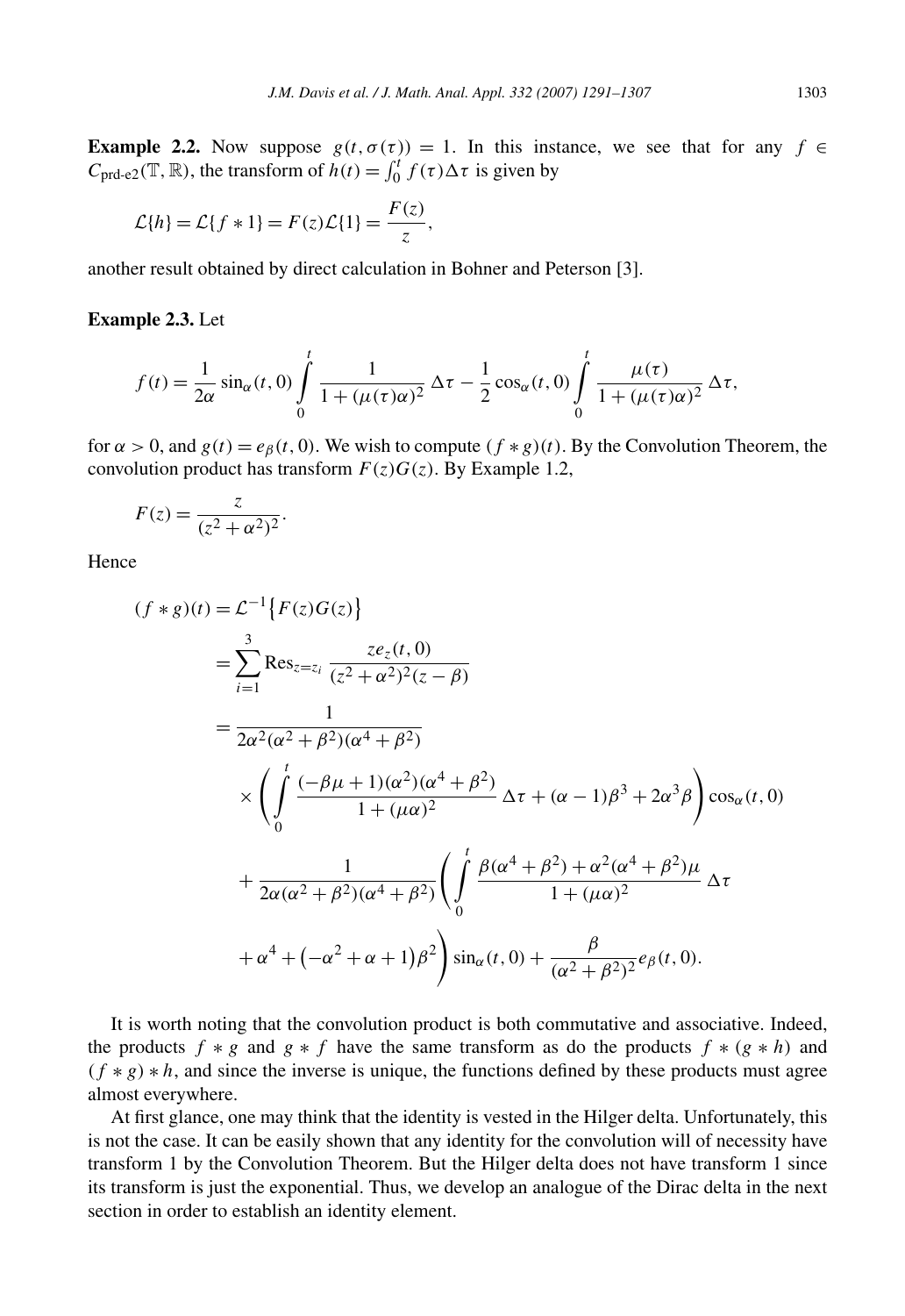### **3. The Dirac delta functional**

Let  $f, g : \mathbb{T} \to \mathbb{R}$  be given functions with  $f(x)$  having unit area. To define the delta functional, we construct the following functional. Let  $C_c^{\infty}(\mathbb{T})$  denote the  $C^{\infty}(\mathbb{T})$  functions with compact support. For  $g^{\sigma} \in C_c^{\infty}(\mathbb{T})$  and for all  $\epsilon > 0$ , define the functional  $F: C_c^{\infty}(\mathbb{T}, \mathbb{R}) \times \mathbb{T} \to \mathbb{R}$  by

$$
F(g^{\sigma}, a) = \begin{cases} \int_0^{\infty} \delta_a^{\mathbb{H}}(x) g^{\rho}(\sigma(x)) \Delta x, & \text{if } a \text{ is right scattered,} \\ \lim_{\epsilon \to 0} \int_0^{\infty} \frac{1}{\epsilon} f(\frac{x}{\epsilon}) g(\sigma(x)) \Delta x, & \text{if } a \text{ is right dense.} \end{cases}
$$

The *time scale Dirac delta functional* is then given by

$$
\langle \delta_a(x), g^\sigma \rangle = F(g^\sigma, a).
$$

We need to see how the delta functional acts on functions from  $C_c^{\infty}(\mathbb{T})$ . For this purpose, let  $g: \mathbb{T} \to \mathbb{R}$  be given such that  $g^{\sigma} \in C_c^{\infty}(\mathbb{T})$ . If *a* is right dense, consider

$$
f(x) = \begin{cases} \frac{1}{\epsilon}, & \text{if } a \leq x \leq a + \epsilon, \\ 0, & \text{else,} \end{cases}
$$

with the understanding that any sequence of  $\epsilon$ 's we choose will be under the restriction that  $a + \epsilon \in \mathbb{T}$  for each  $\epsilon$  in the sequence. Then for  $h(x) = g^{\sigma}(x)$ , we have (for any antiderivative *H(x)* of *h(x)*),

$$
F(g^{\sigma}, a) = \lim_{\epsilon \to 0} \int_{0}^{\infty} f(x)h(x) \Delta x
$$
  
= 
$$
\lim_{\epsilon \to 0} \frac{\int_{a}^{a+\epsilon} h(x) \Delta x}{\epsilon}
$$
  
= 
$$
\lim_{\epsilon \to 0} \frac{H(a+\epsilon) - H(a)}{\epsilon}
$$
  
= 
$$
H^{\Delta}(a) = h(a) = g(\sigma(a)) = g(a).
$$

If *a* is right scattered, then

$$
F(g^{\sigma}, a) = \int_{0}^{\infty} \delta_a^{\mathbb{H}}(x) g^{\rho}(\sigma(x)) \Delta x = g^{\rho}(\sigma(a)) = g(a).
$$

Thus, in functional terms, the Dirac delta functional acts as

$$
\langle g^{\sigma}, \delta_a \rangle = g(a),
$$

independently of the time scale involved. Also, if  $g(t) = e_{\Theta z}(t, 0)$ , then  $\langle \delta_a, g^\sigma \rangle = e_{\Theta z}(a, 0)$ , so that for  $a = 0$ , the Dirac delta functional  $\delta_0(t)$  has Laplace transform of 1, thereby producing an identity element for the convolution. However, the present definition of the delay operator only holds for functions. It is necessary to extend this definition for the Dirac delta functional. To maintain consistency with the delta function's action on  $g(t) = e_{\Theta z}^{\sigma}(t, 0)$ , it follows that for any  $t \in \mathbb{T}$ , the *shift* of  $\delta_a(\tau)$  is given by  $\delta_a(t, \sigma(\tau)) := \delta_t(\sigma(\tau))$ . With this definition, our claim holds: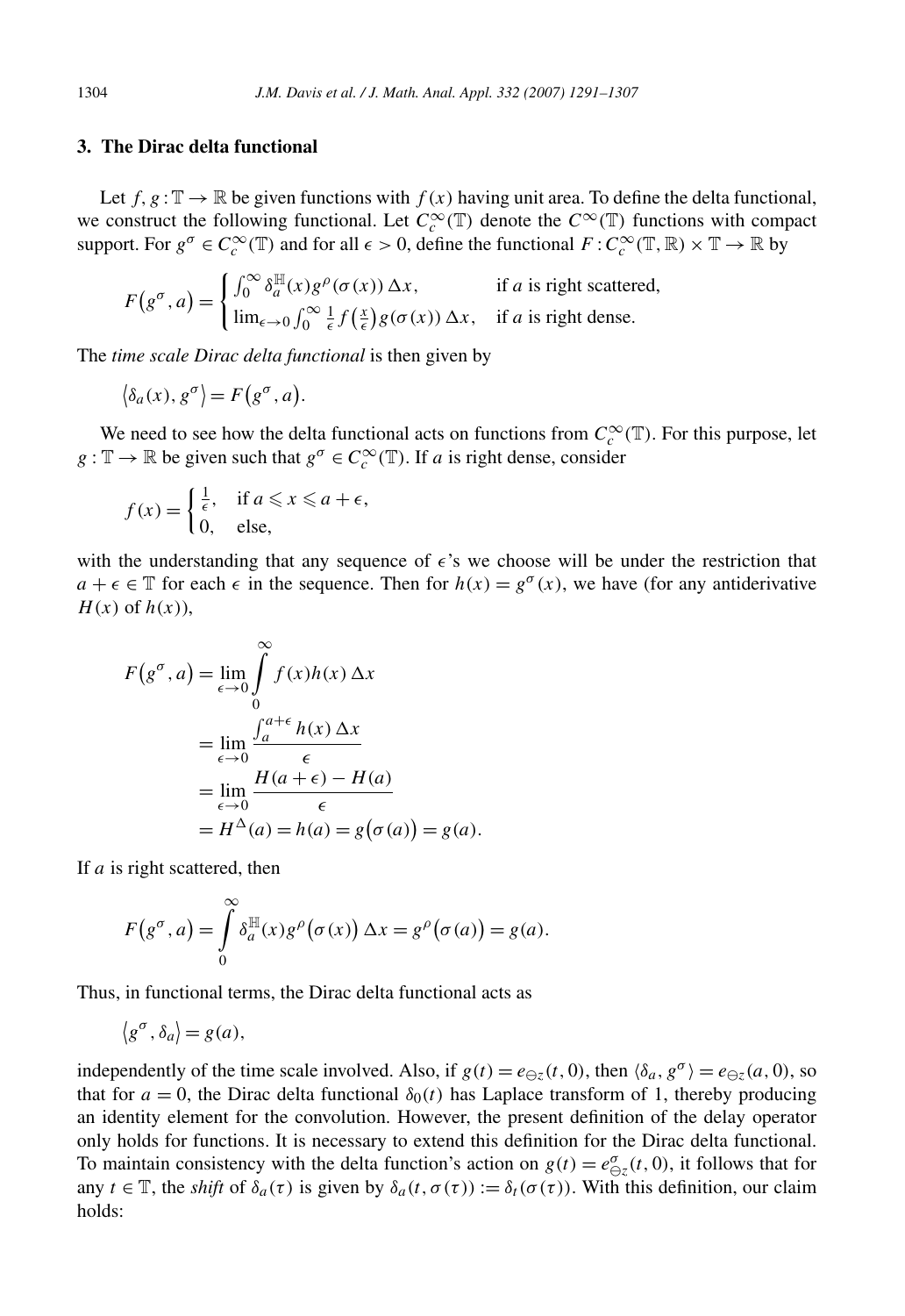$$
(\delta_0 * g)(t_0) = \int_0^{t_0} \delta_0(\tau) g(t, \sigma(\tau)) \Delta \tau
$$
  
=  $g(t_0, 0)$   
=  $g(t_0)$   
=  $\int_0^{t_0} g(\tau) \delta_{t_0}(\sigma(\tau)) \Delta \tau$   
=  $\int_0^{t_0} g(\tau) \delta_0(t_0, \sigma(\tau)) \Delta \tau$   
=  $(g * \delta_0)(t_0).$ 

In other words, when we perform the convolution  $\langle g, \delta^{\sigma} \rangle$ , we must give meaning to this symbol and do so by defining  $\delta^{\sigma}(t)$  to be the Hilger delta when t is right scattered and the Dirac delta if *t* is right dense. While this *ad hoc* approach does not address convolution with an arbitrary (shifted) distribution on the right, this will suffice (at least for now) since our eye is on solving generalizations of canonical partial dynamic equations which will involve the Dirac delta distribution.

We now turn to uniqueness of the inverse of the Dirac delta. We would like an analogue of the diagram given in the proof of Theorem 1.4 where we move from the space of continuous functions to its dual space (or at least restricted to the dual space of those functions that are infinitely differentiable with compact support). As frequently happens when we move from a space to its dual space, the diagram also becomes the dual of the original one. Indeed, the diagram in terms of the dual space is shown in Fig. 4.

The mappings  $\gamma$  and  $\gamma^{-1}$  in the dual diagram act on the transform spaces just as in Fig. 3. It is worth comparing Figs. 3 and 4 since  $X \subset X^*$ . So how do we reconcile the two diagrams? We first must clarify what is meant by the identity map between the two dual spaces. The Dirac delta is defined in terms of its action on any function: in both dual spaces,  $\langle \delta_a, g^\sigma \rangle = g(a)$ . To make this agree with the map for the function spaces, note that for  $f \in C_{\text{prd-e2}}(\mathbb{T}, \mathbb{R})$  and  $g \in C_{p\text{-}eo}(\mathbb{R}, \mathbb{R})$ , the action of  $f(t)$  on  $h^{\sigma}(t) = e^{\sigma}_{\Theta z}(t, 0)$  should be the same as the action of *g(t)* on  $\tilde{h}(t) = e^{-zt}$ . For example, the function on T that acts on  $h^{\sigma}(t)$  with a result of  $\frac{1}{z^2+1}$  is the function  $f(t) = \sin_1(t, 0)$ , while the function on R that acts on  $\tilde{h}(t)$  with the same result is  $g(t) = \sin(t)$ . As another example, the function on T that acts on  $h^{\sigma}(t)$  with a result of  $\frac{h(\tau)}{z}$  is the time scale unit step function, while on  $\mathbb{R}$ , the function that results in  $\frac{\tilde{h}(\tau)}{z}$  is the continuous step function. Thus, in terms of the dual spaces, the map on the left hand side of the diagram is



Fig. 4. Commutative diagram in the dual spaces.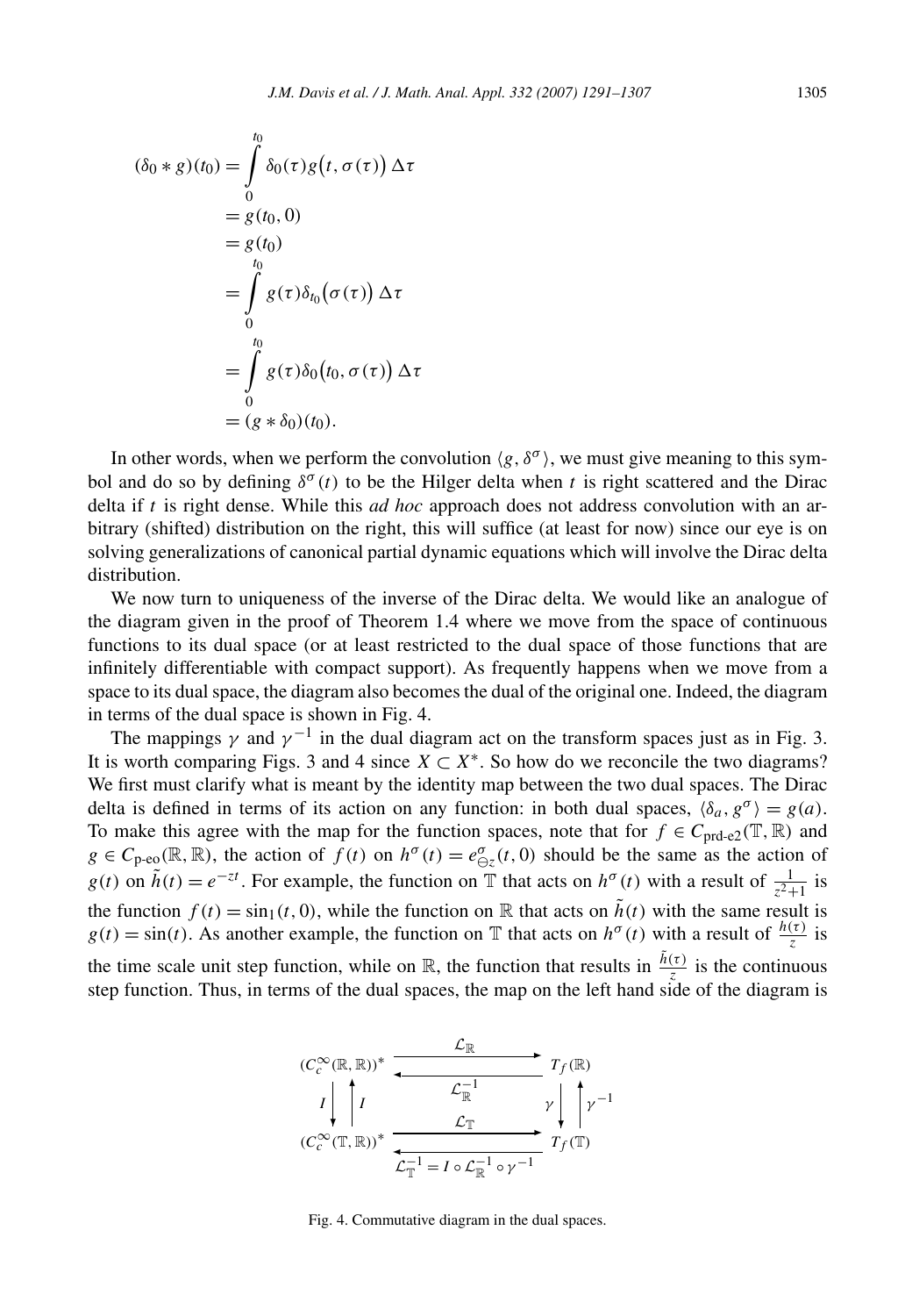the identity map, while in the function spaces this identity map maps *g* into  $f^{\sigma}$  by the switching of the exponentials between the two domains.

The preceding discussion provides the basis for the uniqueness of the transform of the delta functional. Through the diagram we see that if another functional had the same transform, then there would be two such functionals over  $C_c^{\infty}(\mathbb{R}, \mathbb{R})$  which had the same transform, which we know to be false.

Next, we examine more properties of the Dirac delta. We have already noted that the functional has transform 1 (as desired) since  $\langle \delta_0, e_{\ominus z}^{\sigma}(t,0) \rangle = 1$ . Second, the transform of the derivative of the delta functional is familiar:

$$
\mathcal{L}\left\{\delta_0^{\Delta}\right\} = \int_0^{\infty} \delta_0^{\Delta} e_{\Theta z}^{\sigma}(t,0) \Delta t
$$
  
=  $\delta_0 e_{\Theta z}(t,0) \Big|_{t=0}^{\infty} - \int_0^{\infty} \Theta z e_{\Theta z}(t,0) \delta_0 \Delta t$   
=  $z \int_0^{\infty} e_{\Theta z}^{\sigma}(t,0) \delta_0 \Delta t$   
=  $z \mathcal{L}\left\{\delta_0\right\}$   
=  $z$ ,

so that  $\mathcal{L}\lbrace \delta_0^{\Delta} \rbrace$  is the same as it on  $\mathbb{R}$ .

Finally, just as on  $\mathbb R$ , the derivative of the Heaviside function is still the Dirac delta:

$$
\langle H^{\Delta}, g^{\sigma} \rangle = \int_{0}^{\infty} H^{\Delta}(t) g^{\sigma}(t) \Delta t
$$
  
=  $H(t)g(t)|_{t=0}^{\infty} - \int_{0}^{\infty} H(t) g^{\Delta}(t) \Delta t$   
=  $-\int_{0}^{\infty} g^{\Delta}(t) \Delta t$   
=  $g(0)$   
=  $\langle \delta_0, g^{\sigma} \rangle$ .

#### **4. Applications to Green's function analysis**

We now demonstrate a powerful use of the Dirac delta as applied to the Green's function analysis that is ubiquitous in the study of boundary value problems.

Consider the operator  $L: S \to C_{\text{rd}}$  given by

$$
Lx(t) = (px^{\Delta})^{\Delta}(t) + q(t)x^{\sigma}(t),
$$

where  $p, q \in C_{\text{rd}}, p(t) \neq 0$  for all  $t \in \mathbb{T}$ , and  $S = \{x \in C^1(\mathbb{T}, \mathbb{R}) : (px^{\Delta})^{\Delta} \in C_{\text{rd}}(\mathbb{T}, \mathbb{R})\}.$